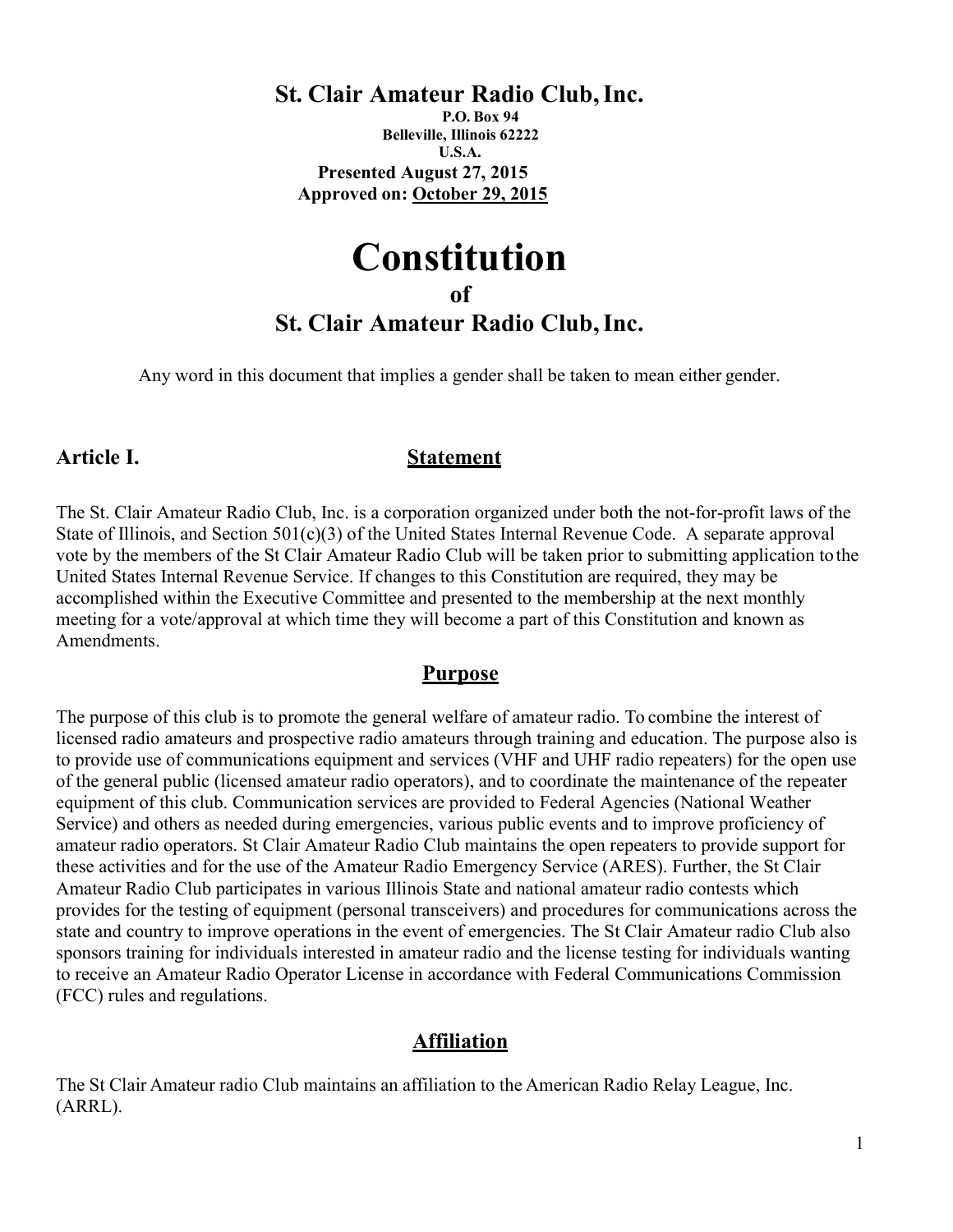# Article II. Definitions

### 1. Location:

This organization is known as "St. Clair Amateur Radio Club, Inc." (SCARC). It is located in St. Clair County, Belleville, Illinois, and is incorporated with the State of Illinois. The physical location of meetings and amateur radio activities may change from time to time but will be within the southwestern geographic location and within St Clair County, Illinois.

### 2. Membership:

- A. Regular Member/Full Member (used interchangeably); as used herein shall mean an individual in good standing, whose dues are currently paid and is a licensed amateur radio operator, licensed by the Federal Communication Commission (FCC).
- B. Associate Member; as used herein shall mean an individual in good standing, whose dues are currently paid but is not a licensed amateur radio operator. Associate Membership is open to any person exhibiting a genuine interest in amateur radio.
- C. Family Member; as used herein refers to persons related to and living in the same household as a regular/full member. Family members (under the age of 18 years), cannot vote or hold office. Family member is defined as the spouse, children, sibling, or parent.
- **D.** Honorary Member: as used herein refers to individuals that provide outstanding support to the club. Honorary Members cannot vote or hold office. Honorary Members will be considered/renewed on an annual basis, as an honorary member. (Honorary Members are not assessed the annual dues.)
- E. Life Membership; as used herein refers to a lump-sum payment of 20 times the annual full or family membership dues as applicable. (2015 amount \$500.00)
- F. Honorary Lifetime Member; as used herein is any Regular/Full Member that has been a member of the club for 20 or more consecutive years, in good standing and is nominated at any regular meeting for Honorary Lifetime Membership and voted on by the membership. Such nominations must be made by a **Regular/Full Member**. This status is intended to be an exceptional honor, in recognition of especially meritorious and distinguished contributions of the nominee to the club. An **Honorary** Lifetime Member shall pay no dues and shall retain all the privileges of full membership including voting and holding office.

### 3. Committees:

### A. Standing Committees:

1. Executive Committee - as used herein, will be comprised of Elected Officers, Trustees, Volunteer Examiner Coordinator and may include Standing Committee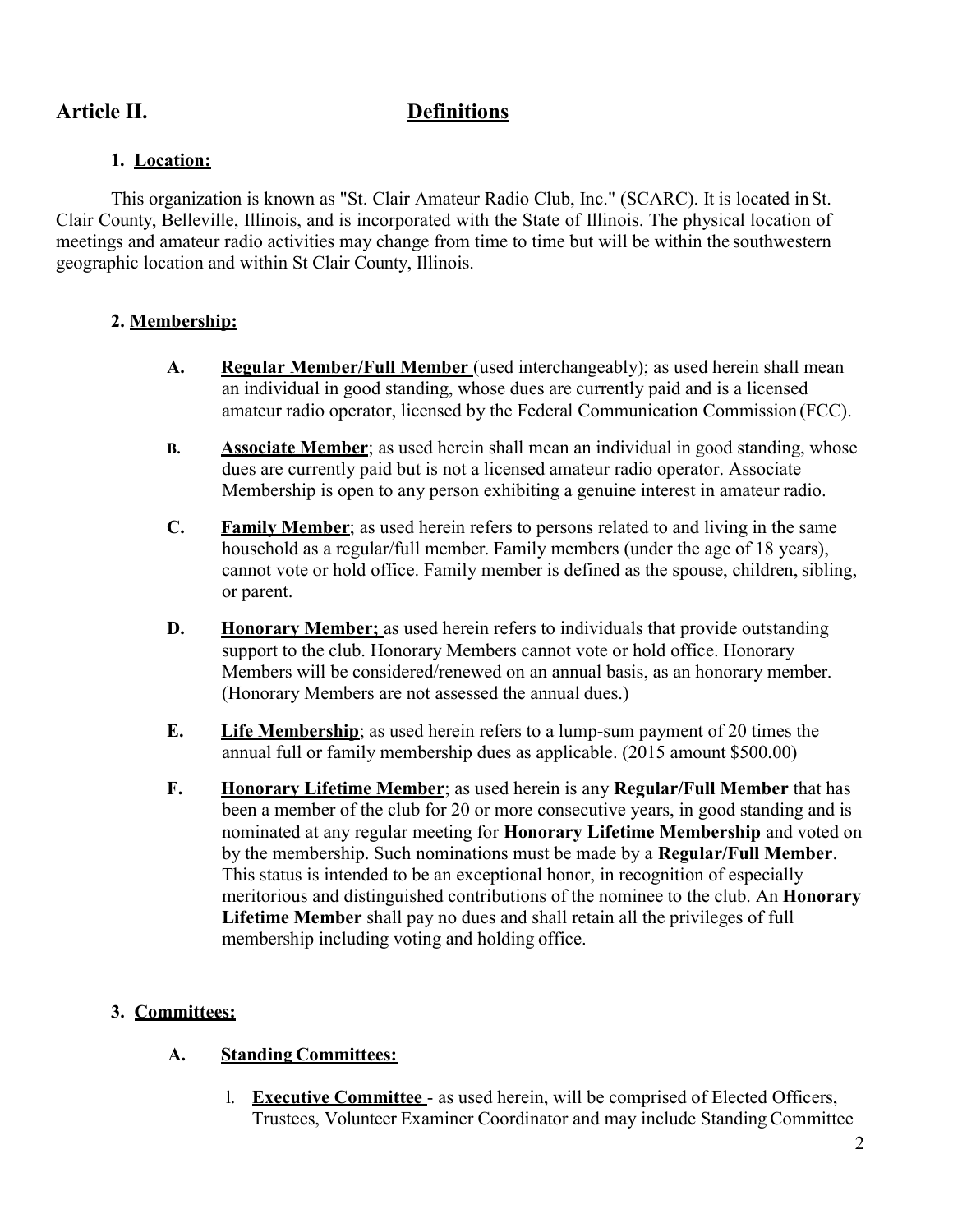Chairmen as appointed by the president and in accordance with the annual report filed as an incorporated entity within the State of Illinois. The President is the Chairman of the Executive Committee.

- 2. Repeater Committee as used herein, will be comprised of not less than three (3) individuals known to have the technical knowledge to service and manage the repeaters and as appointed to the Repeater Committee by the President. Members of the Repeater Committee will hold at least a General Class License. The Chairman of the committee will hold an Extra Class License.
- 3. Emergency Communication (EMCOM) Committee as used herein, will be comprised of not less than three (3) individuals known to have the technical knowledge to direct and manage emergency communications. The EMCOM committee members must be licensed amateur operators.
- 4. Publicity Committee as used herein, will be comprised of not less than three (3) individuals with good interpersonal relations and outgoing personalities with at least a Technician Class license.
- **B.** Committee Chairmen: as used herein, may be appointed by the president and will be voted on by members present at the next general membership meeting following the appointment. Chairmen for the long term projects supported by the club such as the Radio Repeaters and Emergency Communications management chairmen will be appointed at the first meeting following the election of new officers. The President will be a de facto member of every committee.

### 4. Fiscal year:

As used herein, will be comprised of the time from January  $1<sup>st</sup>$  through December  $31<sup>st</sup>$  of each calendar year, and the appropriate tax forms and any other legal documents filed accordingly will reflect this time period.

### 5. Quorum:

As used herein, is at least 25% of total membership (including elected officers) but does not include members who do not pay dues. (Based on current membership, a minimum of 12 voting members is required for a quorum. This number may change as membership total would change.) A quorum is required for official business to be conducted at a general membership meeting. (See Bylaws for further guidance.)

### Article III. Officers

### 1. Elected Officers:

a. All St Clair Amateur Radio Club Officers, whether elected by a quorum of members present at the March meeting, or appointed by the president at the April meeting (and approved by a quorum of members present at the April meeting) will serve a one year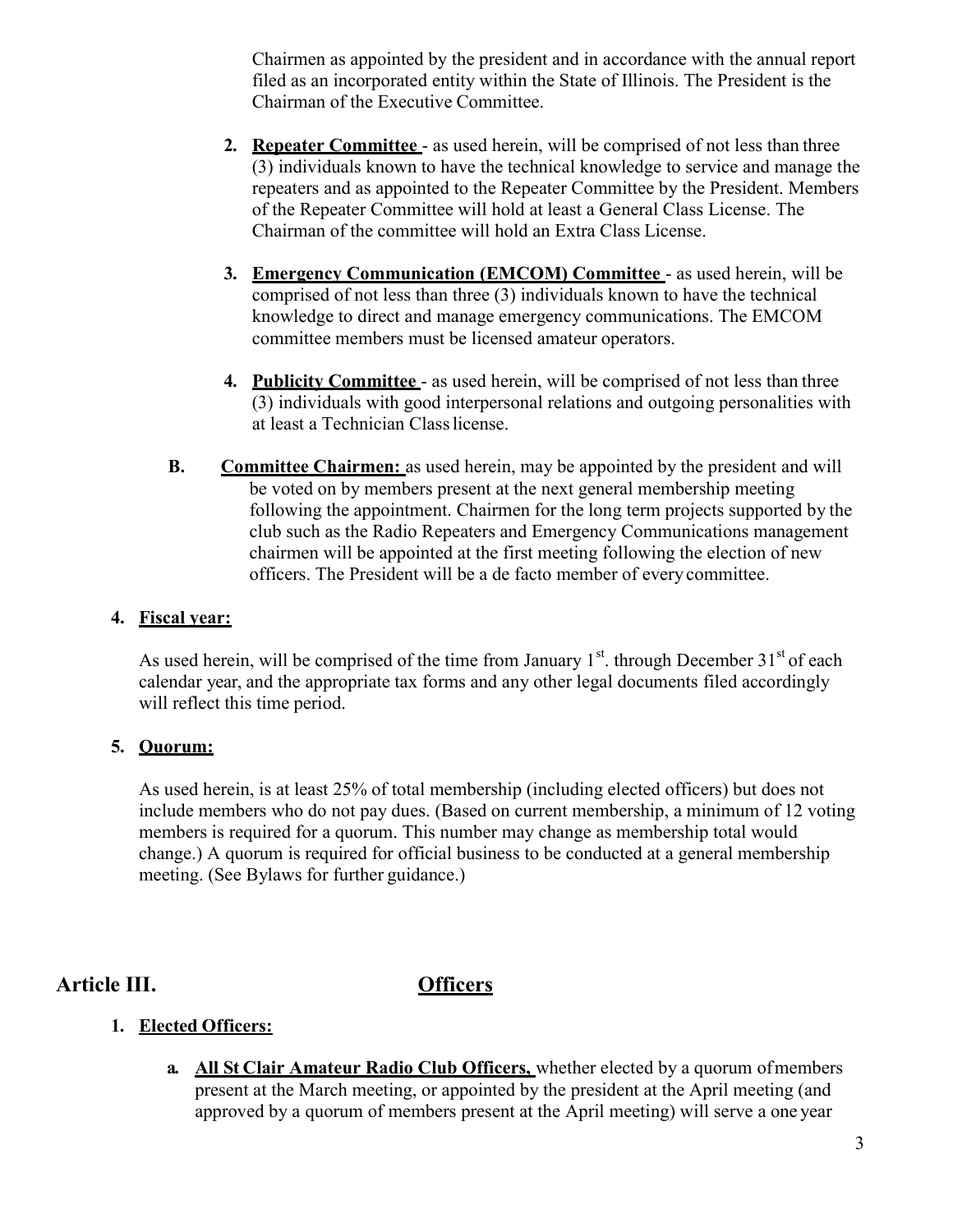term of office. There shall be no limit on the number of terms a member can serve as an officer if re-elected each year. (For further guidance see Term of Office in the Bylaws.)

- **b.** President: Elected for a one year term by the club members.
- c. Vice-President: Elected for a one year term by the club members.
- d. Secretary: Elected for a one year term by the club members.
- e. Treasurer: Elected for a one year term by the club members.
- f. Sergeant-at-Arms: Elected for a one year term by the club members.
- g. Activities Manager: Elected for a one year term by the club members.
- h. Publicity Activist: Elected for a one year term by the club members.
- i. Trustees: Appointed by the President for a one year term, approved by a vote of the membership.

### 2. Non-Elected (Appointed) Officers:

- **a.** Repeater Committee Chairman appointed by the President, and approved by the general membership, for a one year term, renewable.
- b. Emergency Communication (EMCOM) Committee Chairman appointed by the President, and approved by the general membership, for a one year term, renewable.
- c. Volunteer Examiner Chairman appointed by the President, and approved by the general membership, for a one year term, renewable.
- d. St Clair Amateur Radio Club License Trustee This is an individual position (per FCC requirements), appointed by the President, and approved by the general membership, for a one year term, renewable.
- 3. The governing body of this organization shall consist of President, Vice-President, Secretary, Treasurer, and Sergeant-at-Arms. This governing body constitutes the President's Advisory Board.

# Article IV. Duties of Officers

- 1. President: It shall be the duty of the President to be the official head and chief executive officer of the club and shall be in direct charge of the club and maintain the order of business prescribed and shall appoint all necessary committees.
- 2. Vice-President: It shall be the duty of the Vice-President to preside at all meetings at which the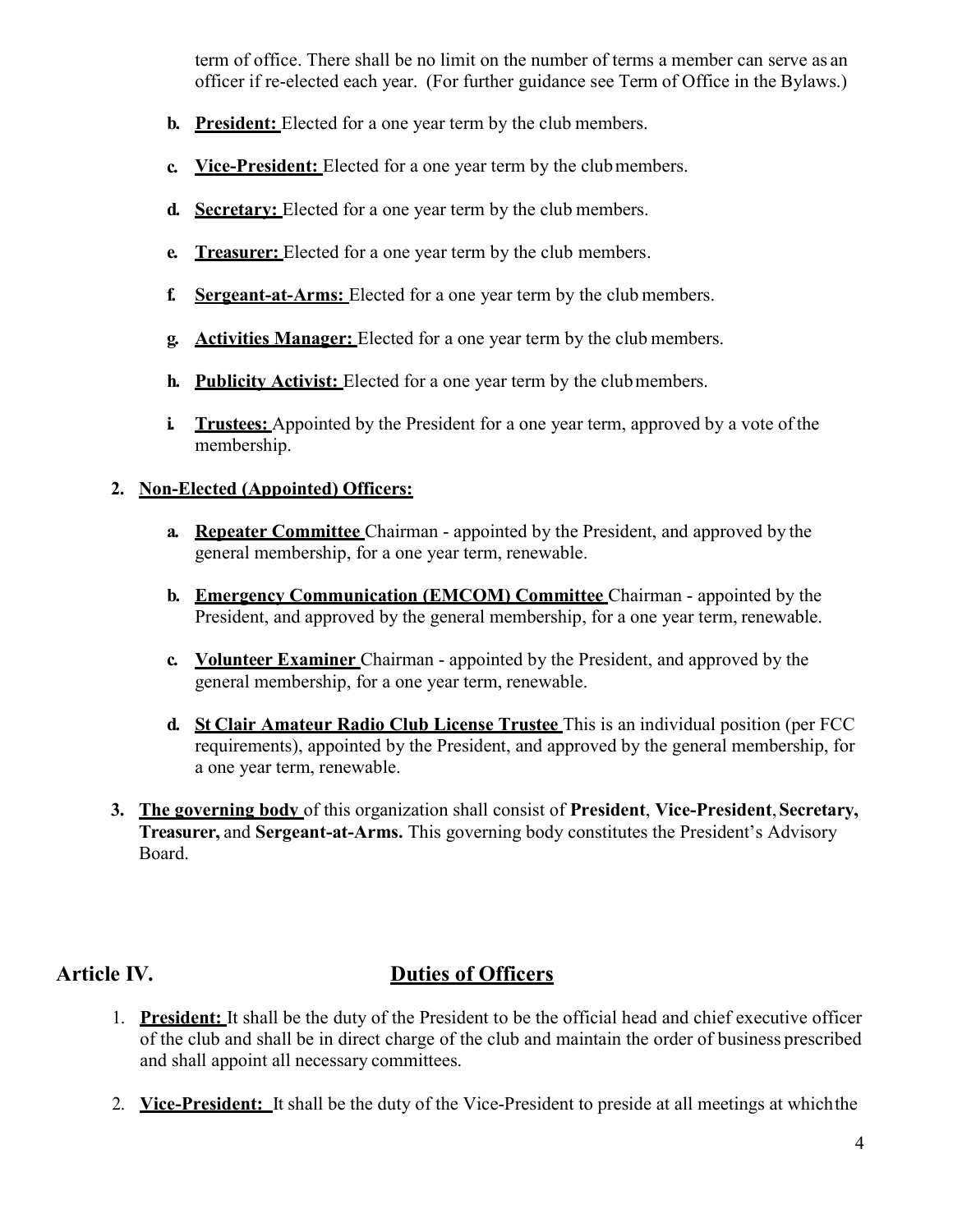President is not present. The vice president will serve as president in the event the President leaves the office for any reason (resignation, removal, sickness, etc…). The Vice-President may serve as Chairman of any committee as directed by the President.

- 3. Secretary: It shall be the duty of the Secretary to keep all records, including minutes of meetings and issuance of special notices and any other correspondence pertaining to club matters. The Secretary is to report to the membership the minutes of the meetings, to carry on all correspondence and report appropriately to the membership. Correspondence is understood to include matters relating to meetings and Newsletters.
- 4. Treasurer: The duties of the Treasurer shall be to receive and expend monies, receive applications and fees for membership, keep proper records of all financial matters, keep an accurate record of members and their dues status, make financial reports at club meetings and as otherwise requested. In general the Treasurer shall pay only those monies authorized by the membership at club meetings. However, there shall be established a petty cash fund for the payment, without prior authorization, of routine and incidental expenses. The amount of the petty cash fund shall be established in the by-laws, but will not exceed \$100.00. The President shall arrange for the Treasurer's books to be reviewed annually. It shall be the duty of the Treasurer to keep a proper record of all monies received and payment of bills. All records are to be kept in such manner as to be easily audited at the end of the fiscal year. Financial statements are to be made at the end of the fiscal year.
- 5. Sergeant-At-Arms: It shall be the duty of the Sergeant-At-Arms to maintain order at all meetings and to perform other duties as assigned by the Executive Committee including supervision of the clean-up crew. The Sergeant-at-Arms, in coordination with the Activities Manager, will see that coffee or (non-alcoholic) drinks are provided at each general membership meeting along with light snacks. The Sergeant-at-arms will assist in seeing that the parliamentarian duties and procedures are followed for the conduct of the general membership meetings. (i.e., be the expert on Robert's Rules of Order). The Sergeant-at-arms performs State Police website search of potential new members, and will report any findings discretely to the President. The Sergeant-at-arms maintains the inventory of club owned equipment. (This is with coordination of the Treasurer, Chairman of the Repeater Committee and President.) See Bylaws for more definitive explanation of Sgt.-at-Arms duties.
- 6. Activities Manager: The Activities Manager will plan all special activities and shall keep the club informed as to status of the events and requirements for St Clair Amateur Radio Club participation and assist in coordinating all activities other than regular club business. The Activities Manager will arrange for meeting/event locations and confirm reservations with location POC. (i.e. the club Christmas party).
- 7. Publicity Activist (PA): The Publicity Activist will establish contacts with local papers (BND, Scott Flier, Command Post, other local community papers) to get announcements about our meetings, classes, special events, and local ham fests published and to provide stories to the public in community services/information sections of the publications. The PA will be the designated club photographer, (or will arrange for photos to be taken) and will send photos to newspapers and to the webmaster for posting to the club website.

The PA will maintain the club website and maintain/moderate the yahoo club reflector, keeping the group member list up to date. The PA will be the official club contact/liaison listed on the ARRL web site and will gather inputs from other club members and send to the Secretary for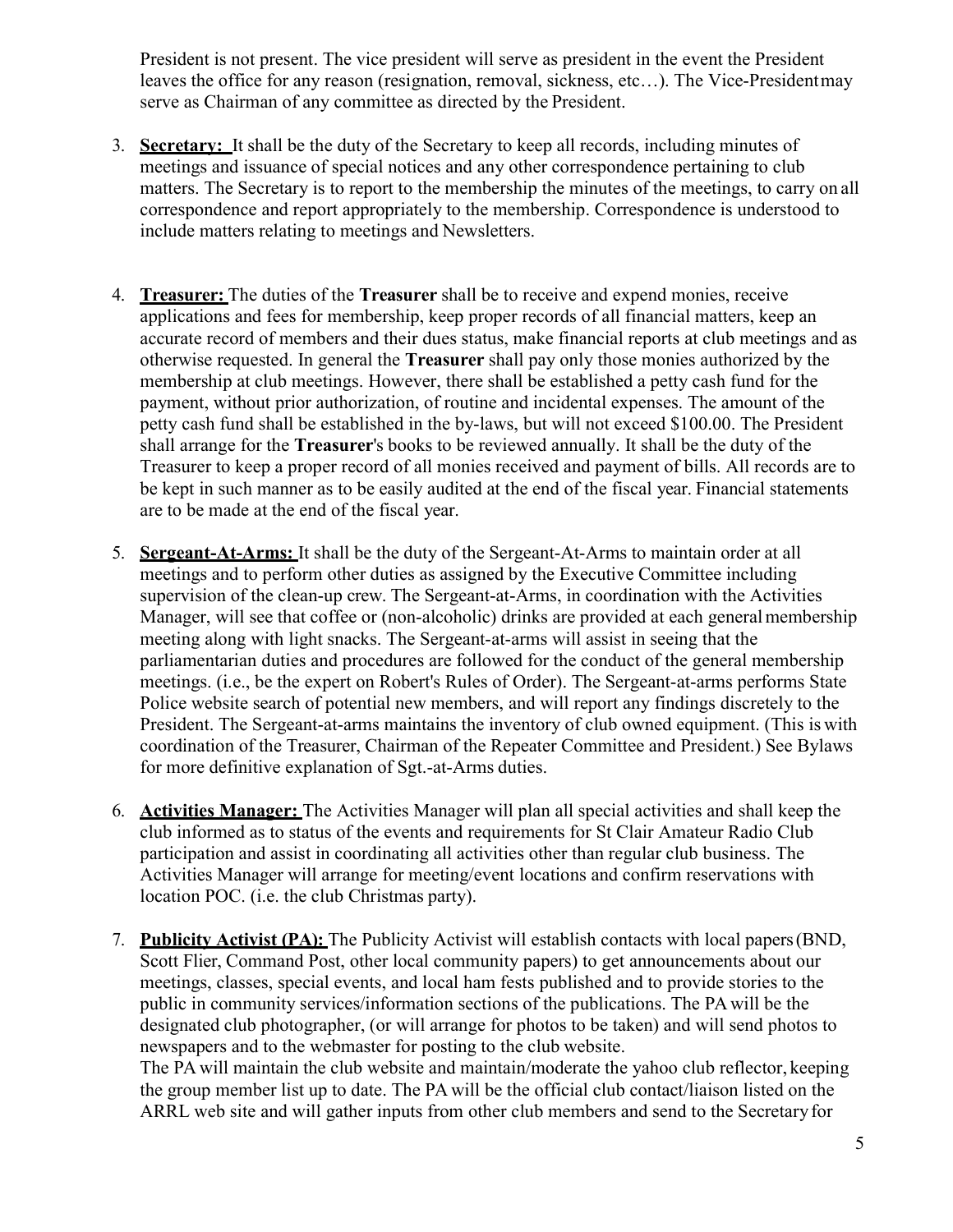distribution in the newsletter.

- 8. Trustees: Individuals appointed by the President, and approved by vote of the membership. The Trustees are normally past presidents that have served the club, but may be other individuals as appointed by the President, and approved by membership. The Trustees will serve as a "guardian" for the President, Vice-President, Treasurer, Secretary, Sgt.-at-Arms, and Club License Trustee, being ready to assist with the duties of named positions, or ready to step in and accomplish those duties.
- 9. Misconduct in Office: Any officer or officers who in the discharging of duties (other than those which fall in the normal order of business, such as in the case of emergencies at which time through powers of the executive, having full disposal of the club's goodwill, uses the authority to jeopardize the club, shall be called before the club members, to furnish sufficient explanation as to the action which they have taken. If their explanation is not satisfactory to the majority of the club members, he, she, or they may be removed from office and or membership for such actions by a majority of the vote of members present comprising a quorum as defined in Article II of this Constitution.
- 10. Completion of Term in Office: At the end of any officer's term, all club materials in the officer's possession shall be turned over to the officer's successor.

# Article V. Membership and Dues

- 1. Regular Member/Full Member is as defined in Article II. For Regular Member/Full Member the dues shall be paid in advance annually in the amount designated in the Bylaws.
- 2. Associate Member is as defined in Article II. For the Associate Member the dues shall be paid in advance annually in amount designated in the Bylaws. These same dues may be applied to Regular/Full Membership when an associate becomes a licensed amateur radio operator.
- 3. Family Member is as defined in Article II. Family Membership dues shall include an additional amount as designated in the Bylaws.
- 4. **Delinquent Dues**: Any member delinquent two (2) months in dues shall be notified by the Treasurer to that effect and the delinquent member shall be placed on probation. A member on probation must pay back dues before becoming eligible for reinstatement. Members on probation shall not have a voice, and will not vote at the meetings of the club until reinstated.
- 5. Period of Dues: Club dues shall be payable as of January each year. New member dues will be prorated on a yearly basis based on the month of their entry into full membership.
- 6. Failure to Pay Dues: Any member failing to pay dues for a period of six (6) months shall be notified formally (in writing) that he/she will be expelled and their membership terminated.
- 7. Financial Hardship: Any member in financial hardship and unable to pay the dues, may approach the President, Vice-President, or Treasurer (in confidence) for temporary relief of the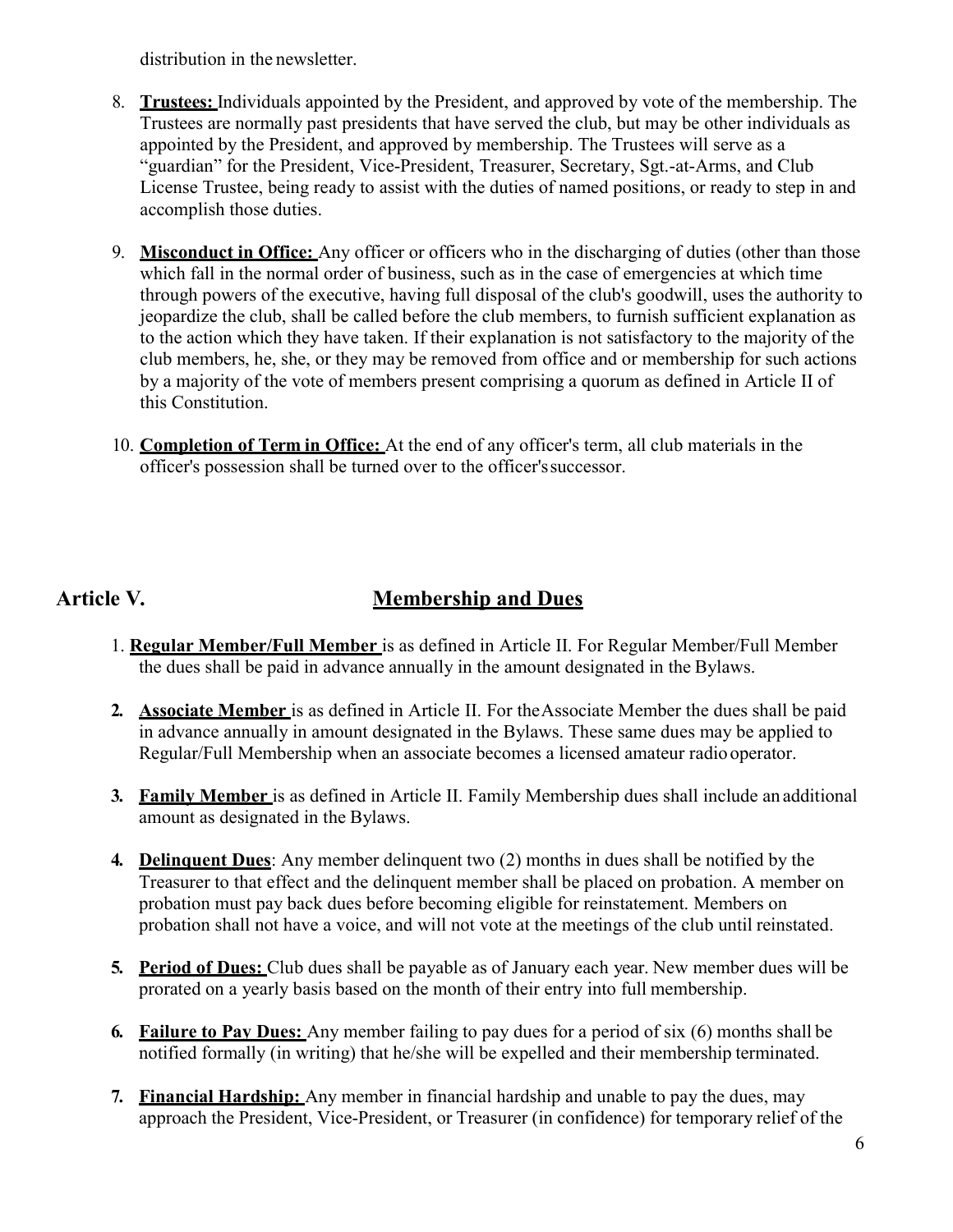dues payment. If the situation persists it may be brought before the Executive Committee, (in confidence), and if approved, the member will be granted an extension of time to pay the dues according to the time set by the Executive Committee, or the dues may be waived completely.

8. Resignation of Membership: Any person who has resigned from the club or has been expelled for delinquent dues may be reinstated by paying a reinstatement fee designated in the Bylaws plus prorated dues in advance of being reinstated.

### Article VI. Meetings

- 1. **Regular Monthly Meetings:** The St Clair Amateur Radio Club will meet regularly once per month, physically and at a location as described in Article II of this Constitution.
- 2. Special Meetings/Emergency Meetings: A Special meeting may be called by the President at any time, and may be called upon receipt of a written request by five voting members. Written notices of special meetings will state the purpose/business thereof, and shall be sent to all members in sufficient time that by ordinary postal delivery, the notice will reach members at least 24 hours prior to the meeting time. Verbal notices may also be transmitted via telephone or clubsponsored radio, or both.
- 3. "On-The-Air" Meeting: The President, or his designee (normally the Vice-President), will conduct a weekly "On-the-Air" meeting for the purpose of disseminating general information to the club members. The primary meeting frequency will be the 147.120 repeater (primary) at 7:00 P.M. on Tuesday of each week. The alternate for the "On-the-Air" meeting will be simplex with frequency to be announced, or on the UHF repeater with echo-link. (Other local repeaters will be used if permission is granted, and the frequencies are made known ahead of time.)

# Article VII. Amendments

1. Any voting member may move to amend this constitution at any regular meeting or at any meeting specially called for the purpose of a proposed amendment. The proposed amendment must be in writing and will be read aloud by the Secretary at the meeting at which it is presented. The Secretary shall mail to all voting members a notice of the proposed amendment stating the relevant portion of the constitution as it exists, and the same portion as it would read after passage of the proposed amendment. The notice, along with a ballot, is to be received by voting members at lease one week before the meeting at which the votes will be tallied. This meeting shall be at least three (3) weeks later than the meeting at which the motion to amend was made. Yea votes on two-thirds of the properly marked ballots received will be required to amend. Ballots may be delivered in person or by mail. Abstentions, late or non-received ballots, or improperly marked ballots shall not be counted in determining the proportion of yeas and nays. Any amendment to this Constitution and By-Laws shall require a two thirds (2/3) majority vote. Any resolution which has as its purpose the changing of existing laws shall be presented at a regular meeting and voted upon at the next following regular meeting.